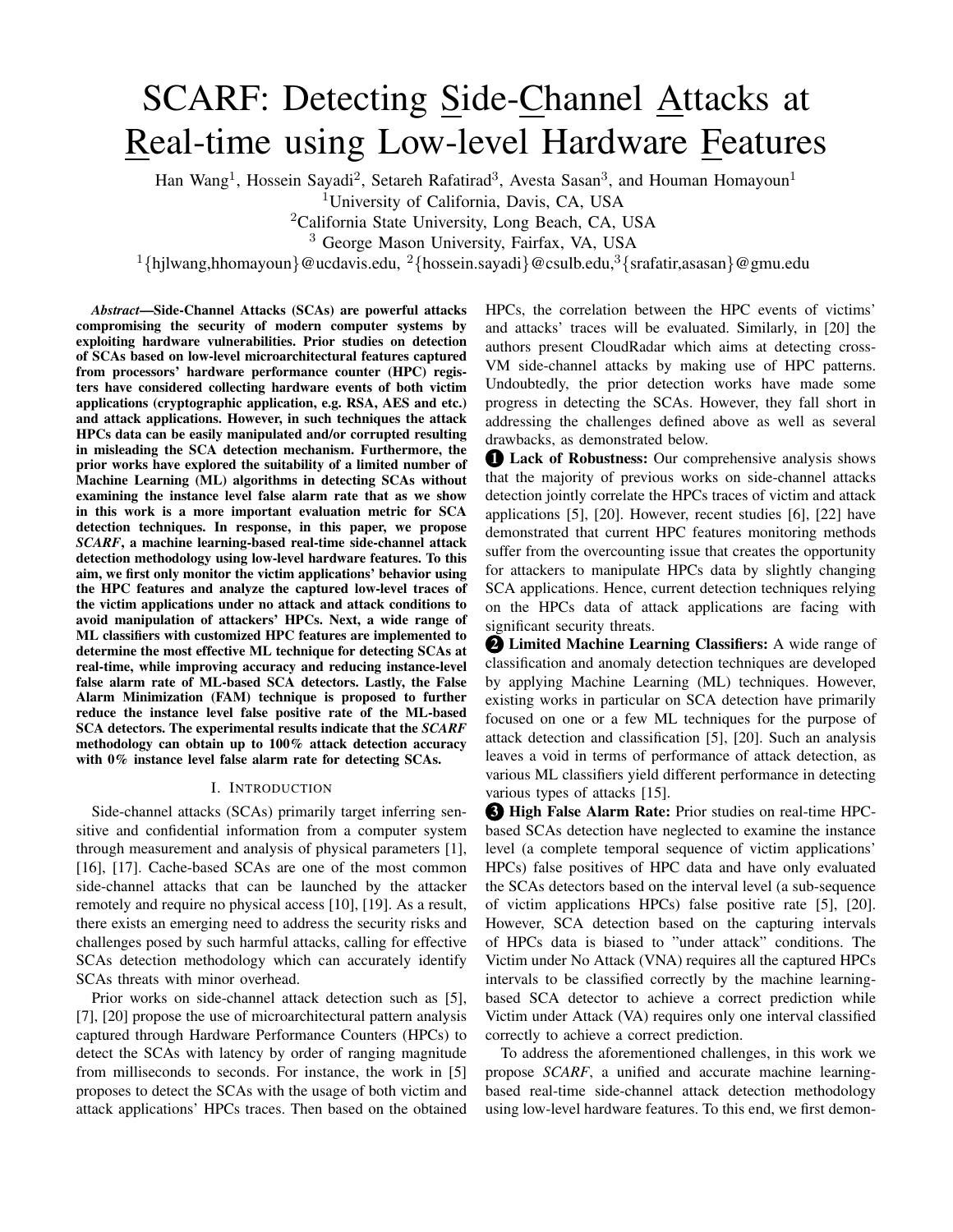strate the validation of detecting side-channel attacks based on the victim applications HPCs data to avoid manipulation of the attacker's HPC by executing the victim applications on an isolated processing core. Under such isolated circumstances, we find that benign applications have significantly less impact on victim applications' HPCs compared to side-channel attack applications. Next, we present the problem of instance level false positive rate and demonstrate the importance of extracting customized features from HPC traces intervals in order to achieve a higher detection accuracy and lower instance level false positive rate for ML-based SCA detectors. Then, the proposed real-time SCA detection methodology employs the customized features based ML classifiers by using only victims applications' microarchitectural information to enhance the SCAs detection accuracy and minimize the instance false positives rate while avoiding the corrupted, manipulated or missing attackers' HPCs information. The main contributions of this work can be summarized as below:

- To eliminate the influence of missing attack profiling data or manipulation in the attack applications codes, this work proposes *SCARF* to detect SCA attacks at realtime using the minimal number of HPC features (only 4 features). The proposed approach detect SCAs based on differentiating HPCs data of only the victim applications under two conditions: 1) Victim under Attack (VA), and 2) Victim under No Attack (VNA).
- Various ML classification algorithms are explored to find the most accurate classifier for detecting side-channel attacks at real-time.
- The proposed ML-based detectors are trained using a customized set of HPC features to further improve the detection accuracy while lowering the false alarm rate.
- The False Alarm Minimization (FAM) method is proposed to reduce the instance level false positive rate with limited latency.

#### II. MOTIVATION AND BACKGROUND

## *A. Motivational Case Studies*

In this section, we highlight key motivations behind proposing *SCARF* framework for detecting side-channel attacks using low-level hardware features.

*1) Detection based on Victim Applications' HPCs Data: - Unreliable Attackers' HPCs:* Prior studies on SCAs detection have mostly focused on profiling both victim and attack applications to collect hardware performance counters data for detecting whether an attack occurs or not [5], [7], [20]. Nevertheless, a recent work [22] presents the problem of detecting attackers by classifying attackers and benign applications based on HPC information with the aid of ML techniques. The work in [6] further points out the nondeterministic and over-counting problems of instructions associated with HPCs information, in which the attackers can intentionally modify instructions slightly and manipulate the counters, hence thwarting such detectors.

*- SCAs Design Principle:* Current SCAs intentionally cause influence on victim applications' cache or branch predictor



by flushing/priming cache, mistraining branch predictors and then observe accessing time of the cache sets, which changes caching victims' data and microarchitectural behaviors of victim applications [21]. This also provides the opportunity of detecting SCAs by observing the alteration in microarchitectural behaviors. Furthermore, our experimental results as shown in Figure 1 indicate that there exists a clear difference between the behavior of VNA and VA. In this motivational case study, the HPC traces of L1 HIT for the tested victim application (RSA) under no attack (RSA) and under L3 Flush Reload attack (RSA with FR) are illustrated. It can be observed that the L1 HIT of VA shows a significantly different trend compared to that of VNA. This observation clearly highlights the effectiveness of using HPCs data of only victim applications (excluding the impact of attack applications' HPCs) for detecting the behavior of SCAs.



Fig. 2. False Alarm Problem: a) Concept; b) VNA condition; c) VA condition

*2) False Alarm Problem:* As depicted in Figure 2-(a), each run of a victim application is called an instance. For the purpose of real-time SCAs detection, a certain window size is used to decide the number of samples of each interval. Each instance could contain multiple intervals. In addition, Figure 2-(b) shows a VNA instance divided into multiple intervals. In such cases, even if only one interval is predicted as VA by the ML-based detection technique, the whole instance will be classified incorrectly as VA. At the same time, Figure 2-(c) illustrates that the VA instance has two intervals classified as VNA and one interval classified as VA, the whole instance is still correctly classified as VA. Hence, even for prior works [5], [20] achieving high detection accuracy with low false positives, it is still hard to say that they can achieve a low instance level false alarm rate. To distinguish false positives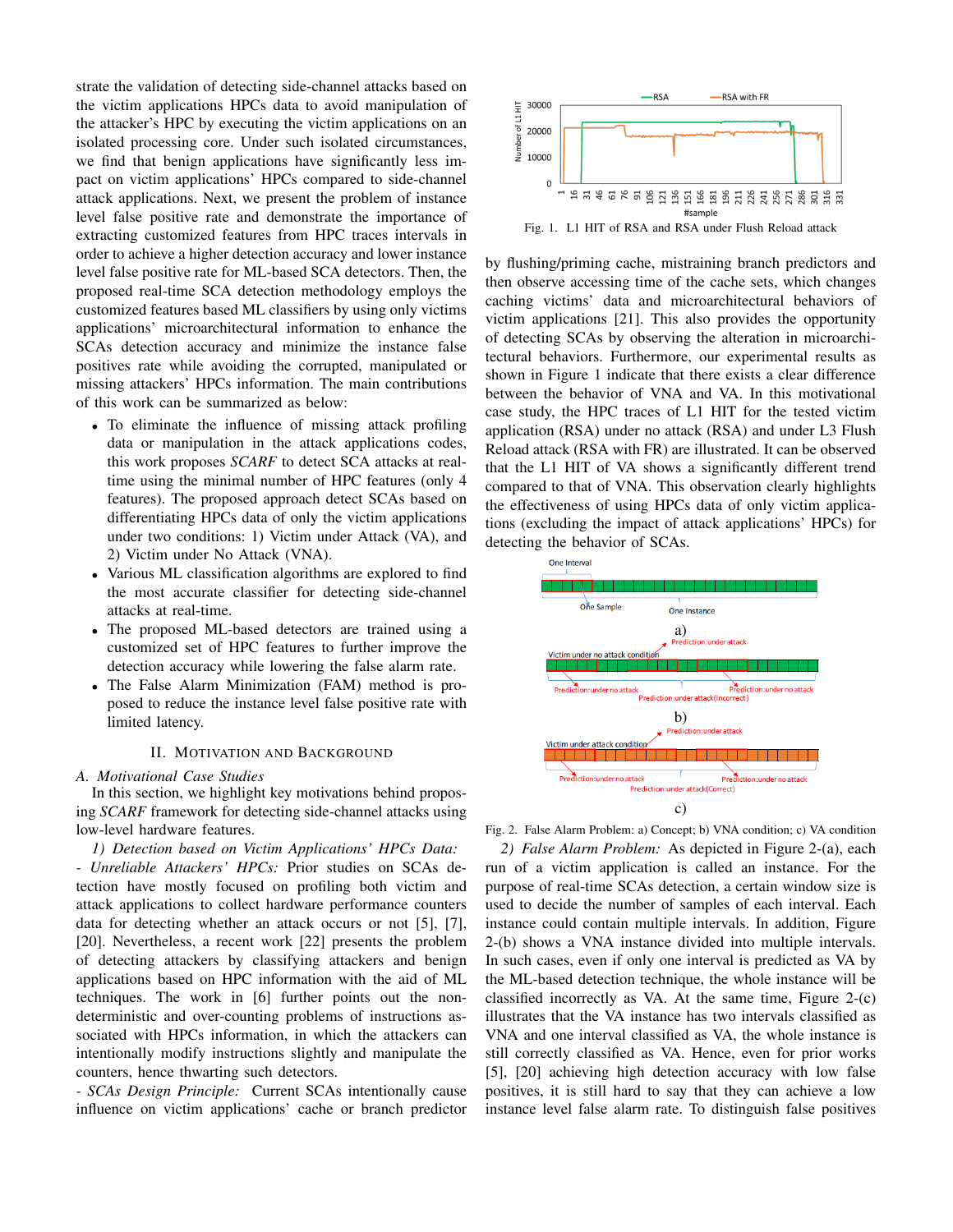TABLE I. FALSE POSITIVE AND FALSE NEGATIVE EVALUATION (TRUE: VNA; FALSE: VA)

|              | Predicted True(interval) | Predicted False(interval) | Predicted True(instance) | Predicted False(instance) |
|--------------|--------------------------|---------------------------|--------------------------|---------------------------|
| Actual True  | True Positive            | <b>False Positive</b>     | True Positive            | <b>False Alarm</b>        |
| Actual False | <b>False Negative</b>    | True Negative             | <b>Missed Alarm</b>      | True Alarm                |

of interval level and instance level, we deploys false alarm and missed alarm to represent false positive and false negative of instance level in the following sections as shown in Table I.



Fig. 3. Traditional and customized features based classifiers comparison (datasets collected based on Section III-A)

*3) Customized Features based ML Classifiers:* Prior works capture the sum of HPCs value for a certain time period as features and employ traditional ML classification methods, achieving high prediction accuracy. They can cause a high false alarm rate as mentioned in Section II-A2. Hence, customized features based ML classifiers which extract more features, like min, max, stdev, and sum of an interval are required to further boost the prediction accuracy and reduce the false alarm rate. Prediction accuracy and false alarm rate of traditional and customized features based classifiers are plotted in Figure 3. It can be seen that customized features based ML classifiers outperform traditional ones by around 4% prediction accuracy. Furthermore, the false positive rate drops from 87.2% to 4.7% for MLP when applying customized features based classifiers. It can be concluded that extracting more features from HPCs time-series sequences can help ease the "under attack" bias mentioned in Section II-A2.

# *B. Relevant Works*

The work in [5] proposes an HPC monitoring model in order to detect the SCAs of both victims and attacks applications. Further, based on the obtained HPCs, the correlation between the HPC events of victim and attacks' traces. Similarly, in [20] the authors presents CloudRadar which aims at detecting cross-VM side-channel attacks by deploying HPC patterns. The research in [12] proposes a detection system containing one analytic server and one or more monitored computing devices to detect SCAs including Spectre and Meltdown. The analytic server receives HPCs data from monitored devices and identifies suspicious core activity. Once detected, application level monitor will be deployed on the computing devices and take corrective actions. The work in [11] proposes an online detection of Spectre attack by monitoring microarchitectural features using time series classification. However, it only targets Spectre attack and is not able to provide more comprehensive protection from SCAs. In addition, all these works can be bypassed when SCAs manipulate HPCs values according to HPC monitoring challenges discussed in recent work [6].

|                          |        |                            | TABLE II. THE EXPERIMENTED VICTIM AND ATTACK APPLICATIONS |
|--------------------------|--------|----------------------------|-----------------------------------------------------------|
|                          | Victim | Attack                     | Source                                                    |
| <b>RSA</b><br><b>AES</b> |        | L3 Flush Reload            | Masitk [18]                                               |
|                          |        | L1 Prime Probe             | <b>Masitk</b>                                             |
|                          |        | Flush Reload               | $X$ late $[4]$                                            |
|                          |        | L <sub>3</sub> Flush Flush | Xlate                                                     |
| victim function          |        | Spectre                    | Spectre [3]                                               |

TABLE III. THE COLLECTED HPC FEATURES AND THEIR RANKING

| Ranking        | <b>HPC</b> Name          | Ranking | <b>HPC</b> Name              |
|----------------|--------------------------|---------|------------------------------|
|                | L1 HIT                   |         | L1 MISSES                    |
| $\overline{2}$ | <b>UOPS RETIRED</b>      | 10      | <b>BRANCHES MISPREDICTED</b> |
| 3              | BR NONTAKEN CONDICTIONAL | 11      | $1.2$ HIT                    |
| $\overline{4}$ | ALL BRANCHES RETIRED     | 12      | TAKEN INDIRECT NEAR CALL     |
| 5              | <b>INST RETIRED ANY</b>  | 13      | L <sub>3</sub> HIT           |
| 6              | <b>L2 MISSES</b>         | 14      | <b>ITLB MISSES</b>           |
|                | BR TAKEN CONDITIONAL     | 15      | <b>DTLB STORE MISSES</b>     |
| 8              | L3 MISSES                | 16      | DTLB LOAD MISSES             |

#### III. PROPOSED METHODOLOGY

In this section, we first present details of the experimental setup and configurations. And then the proposed *SCARF* methodology shown in Figure 4 will be introduced. As shown, *SCARF* is comprised of different steps such as data collection, feature reduction, training phase, testing phase, and false alarm minimization method. First, for feature extraction the "under no attack" and "under attack" HPC data will be collected within a) isolated scenario, and b) non-isolated scenario. The "isolated" environment refers to the case that a computer only processes victim applications; whereas the "non-isolated" environment denotes that a computer system processes victim applications on one core while benign applications are being executed on the rest of the cores. Then customized features are extracted and the data will be used to train various classifiers. Next, the trained models will be employed in the testing phase and false alarm minimization technique further assists in reducing false alarm rate.

## *A. Experimental Setup and Data Collection*

In this work, all experiments are conducted on an Intel I5-3470 desktop with 4 cores, 8GB DRAM, and three-level cache system. Victim applications and side-channel attacks are selected from Mastik [18] and Xlate [4]. Furthermore, MiBench [9] benchmark suite is used to represent benign applications. In this work, we propose using a customized tool to collect hardware performance counters based on Model-Specific Registers (MSRs). The proposed customized monitoring tool collects HPCs per processor at microsecond scale with privileged access to avoid HPCs contamination from other processes addressing the overcounting challenges presented in a recent study [6]. Based on the behavior and functionality of studied SCAs, 16 HPC features are considered in this work for further analysis as listed in Table III. These hardware performance counters data are collected using the four available HPC registers in the experimented I5 processor at every 50 microseconds. Each pair of a VNA and VA executes for 50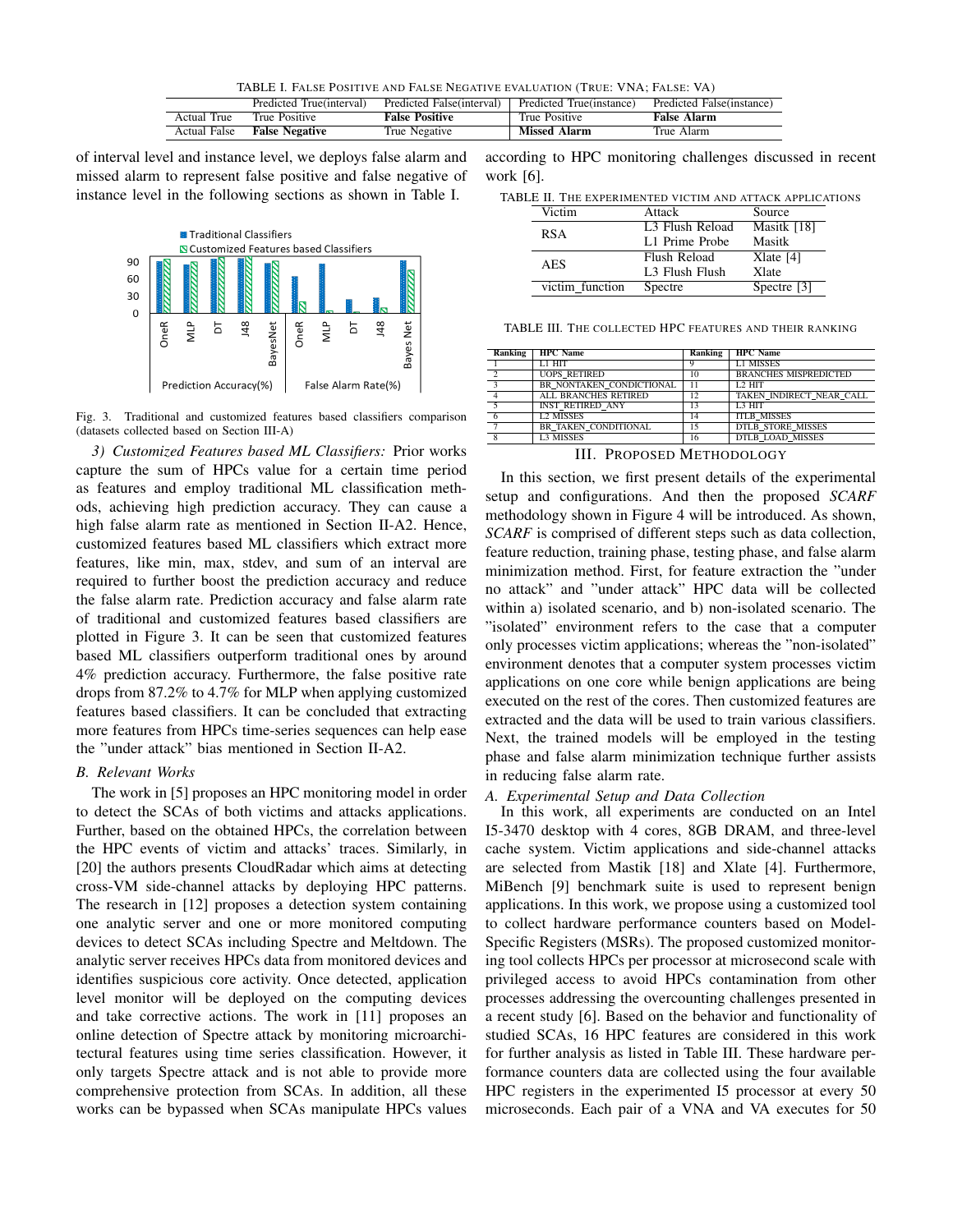

Fig. 4. Overview of *SCARF*, the proposed real-time SCAs detection methodology based on victim application HPCs

times. Next, both VA and VNA HPC data are merged together to create the final dataset. Furthermore, Weka data mining tool is deployed for implementing the machine learning classifiers. To validate each of the utilized ML classifiers, a standard 70%-30% non-biased dataset split for training and testing is followed in which 70% of the randomized data (known applications) is used for training the classifiers and the rest of 30% (unknown applications) is used for testing evaluation.

## *B. Customized Features based Classifiers*

The proposed customized features based classification is comprised of three main steps: 1) feature extraction and representation; 2) HPCs selection due to a limited number of registers for effective real-time detection of the attacks; 3) training the ML classification algorithms.

*1) Features Vector Extraction and Representation:* For proposed classification, the raw data will be transformed from a time sub-sequence to a vector of features. In the first step of the transformation process, the raw data will be received from the monitoring module. The time-series sub-sequences' properties will be extracted which include statistics of distribution values (including max, min, StatAv and sum). In order to effectively determine the most prominent features for the purpose of realtime SCA detection, we deployed Greedy Forward Selection algorithm [2], [8] and we found that max, min, StatAv and sum contribute more to assisting in distinguishing the difference between "under no attack" and "under attack" conditions. Hence, the input for each transformation is  $T = (t1, t2, ..., tm)$ where tm is a vector of HPCs values. Also, the outputs of transformation are a vector of actual HPC values i.e., L1HIT sum, L1 HIT max, etc.

*2) HPCs Feature Reduction:* Detecting side-channel attacks using ML models requires representing programs at low-level features which leads to a high-dimensional data processing involved large computational overheads and complexity. Furthermore, incorporating irrelevant features would lead to lower accuracy and performance for the classifiers. Hence, it is crucial to perform an effective feature reduction of collected data to alleviate unnecessary computational overheads and determine the most prominent low-level features [13], [14]. In order to detect the SCAs at real-time with minimal overhead in *SCARF*, we intend to identify a minimal set of critical HPCs that are feasible to collect even on low-end processors with small number of HPCs in a single run. Therefore, a subset of HPC features is selected representing the most important features for classification. The selected features are then supplied to each ML-based SCA detector. The detector attempts to find a correlation between the feature values and the application behavior to predict the SCA.

Given the limited number of HPCs available in modern microprocessors (only 4 HPCs on tested Intel I5-3470) to be collected at one time simultaneously, it is necessary to identify the most important HPCs for classifying the VA and VNA conditions for different types of SCAs [15]. For HPCs reduction, we employ Correlation Attribute Evaluation  $(CorrelationAttributeEval$  in Weka) with its default settings to calculate the Pearson correlation between attributes (HPC features) and class (VA and VNA conditions). Correlation attribute evaluation algorithm calculates the Pearson correlation coefficient between each attribute and class, as given below:

$$
\rho(i) = \frac{cov(Z_i, C)}{\sqrt{var(Z_i) var(C)}} \quad i = 1, ..., 16 \tag{1}
$$

where  $\rho$  is the Pearson correlation coefficient.  $Z_i$  is the input dataset of event  $i$  ( $i = 1, \ldots, 16$ ). C is the output dataset containing labels, i.e. "Under Attack" or "Under No Attack" in our case. The  $cov(Z_i, C)$  measures the covariance between input data and output data. The  $var(Z_i)$  and  $var(C)$  measure variance of both input and output datasets, respectively. Next, the sum score of each HPC features (min, max, stdev, and sum in this work) will be calculated and HPCs will be ranked according to sum score as shown in Table III.

# *C. ML Classifiers Implementation*

For the purpose of a thorough analysis of various types of ML classifiers, OneR, MLP (multilayer perceptron), DT (decision table), J48, and BayesNet ML algorithms are deployed as our final classification models. The rationale for selecting these machine learning models are: firstly, they are from different branches of ML: regression, neural network, decision tree, and rule-based techniques covering a diverse range of learning algorithms which are inclusive to model both linear and nonlinear problems; secondly, the prediction model produced by these learning algorithms can be a binary classification model which is compatible with the SCA detection problem in our work. As mentioned before, only four HPCs can be collected for most processors at once due to a limited number of registers for storing them. Hence, reducing the number pf HPCs required for ML models is important to eliminate the need of multiple runs. For this purpose, various number of HPCs from 16 to 4 (16, 12, 8 and 4 selected based on the ranking in Table III) are examined to evaluate the influence of reduced HPCs on classification accuracy and highlight the importance and motivation of using a lower number of HPCs (only 4) for effective real-time SCA detection in *SCARF*.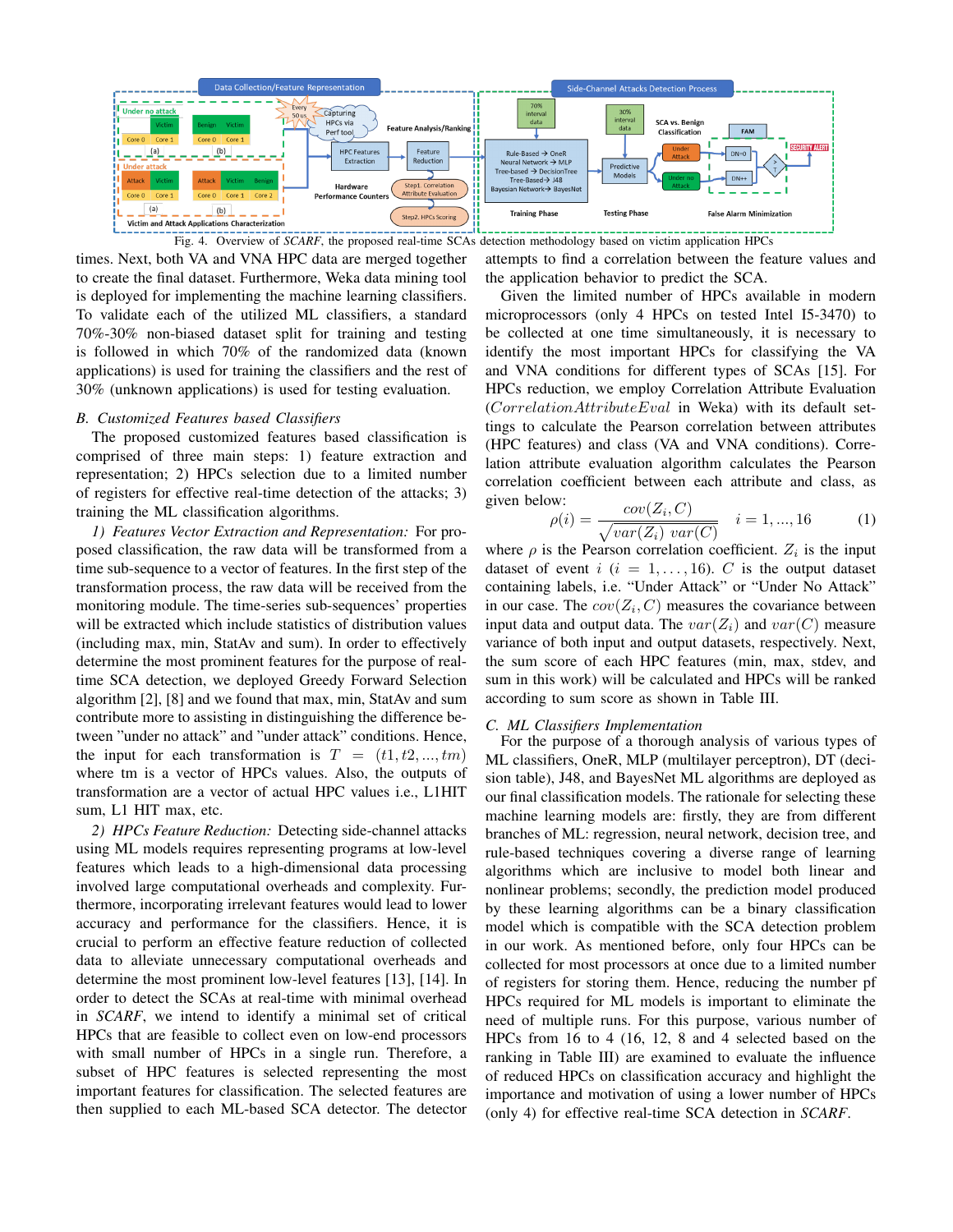

Fig. 5. Prediction accuracy comparison: a) prediction accuracy of proposed customized features based classifiers and the rest two type classifiers; b) zooming in prediction accuracy of traditional and customized features based classifiers

# *D. False Alarm Minimization (FAM)*

As mentioned in Section II-A, previous real-time SCAs detection methods are biased to under attack category that result in increasing the false alarm rate. Hence, to address this challenge, we propose False Alarm Minimization (FAM) technique in which we delay the "under attack" detection decision until receiving a certain number of continuous intervals, delay number (DN), before reporting as "under attack", while minimizing detection latency.

To this aim, we assume false positives are evenly distributed among each instance, which results in highest false alarm rate with the same false positive rate. Following, the value setting of DN will be demonstrated. As mentioned above that evenly distributed false positives are leading to highest potential false alarm rate, we propose the method of setting DN value to ensure the highest potential false alarm rate with known false positive rate and the number of instance intervals which can be obtained after testing classification models. First, we suppose  $DN = m$ , the number of intervals  $= n$ , false positive rate  $=$ s and acceptable false alarm rate is t. There are  $n - m + 1$ possible cases of m consecutive intervals that are incorrectly identified as "under attack". Therefore, the false alarm rate can be calculated by  $FAR = (n - m + 1) * (s\%)^m < t$ . Since  $n$ ,  $s$  and  $t$  are known, minimum DN value can be deduced according to the equation.



Fig. 6. False alarm rate comparison

# IV. RESULTS EVALUATION

In this section, we evaluate the effectiveness of *SCARF* detection approach and compare it in terms of various evaluation metrics including detection accuracy and false alarm rate of proposed customized features based classifiers over traditional and time-series classifiers. Lastly, we evaluate the FAM influence on minimizing false alarm rate and reduction of attack detection rate.

# *A. ML Classifiers Comparison*

In this work, time-series classification techniques are adopted for further comparison. To this aim, four prominent time-series classifiers including Dynamic Time Warping (DTW), Bag-Of-Patterns (BOP), Symbolic Aggregate approXimation (SAX), and Shaplet are deployed that are representing various categories of time series classification techniques including shape-based, structure-based without/with order information, and sub-phase shape-based categories. In order to present the effectiveness of using customized features, ML classifiers are fed with only sum value of HPCs named as traditional classifiers. The implemented ML classification algorithms are OneR, multi-layer perceptron (MLP), DecisionTable (DT), J48, and BayesNet that are covering a diverse range of machine learning techniques.

*- Detection Accuracy:* Figure 5-(a) presents the SCA detection accuracy with a varied number of HPCs for the proposed *SCARF* (customized features based classifiers) and existing works (traditional and time-series classifiers using different techniques) [5], [20]. One can observe that the time-series classifiers achieve a lower accuracy despite utilizing more number of HPC features i.e., the SCA detection accuracy is  $< 70\%$ on average. Hence, existing time-series classifiers are not the optimal solution for real-time SCA detection. By comparison, the proposed and traditional classifiers achieve above 80% prediction accuracy despite utilizing less number of HPCs, which makes them formidable candidates to consider for realtime SCA detection. Figure 5-(b) zooms in the comparison between proposed and traditional classifiers. It can be seen that *SCARF* method by using customized features based ML classifiers is able to further boost prediction accuracy, ranging from 2% to 6%.

*- False Alarm Rate:* As discussed, despite high detection accuracy, one of the major challenges associated with detection is the false alarms in which we evaluate the false alarm rate for different techniques below. Figure 6 depicts the false alarm rate with proposed and existing techniques when utilizing a varied number of HPCs for SCA detection. The false alarm rates produced by traditional classifiers based SCA detection is significantly high, 57% on an average across all ML techniques and HPC values. This is due to the fact that traditional methods are biased to "under attack". However, the proposed *SCARF* technique with using customized features